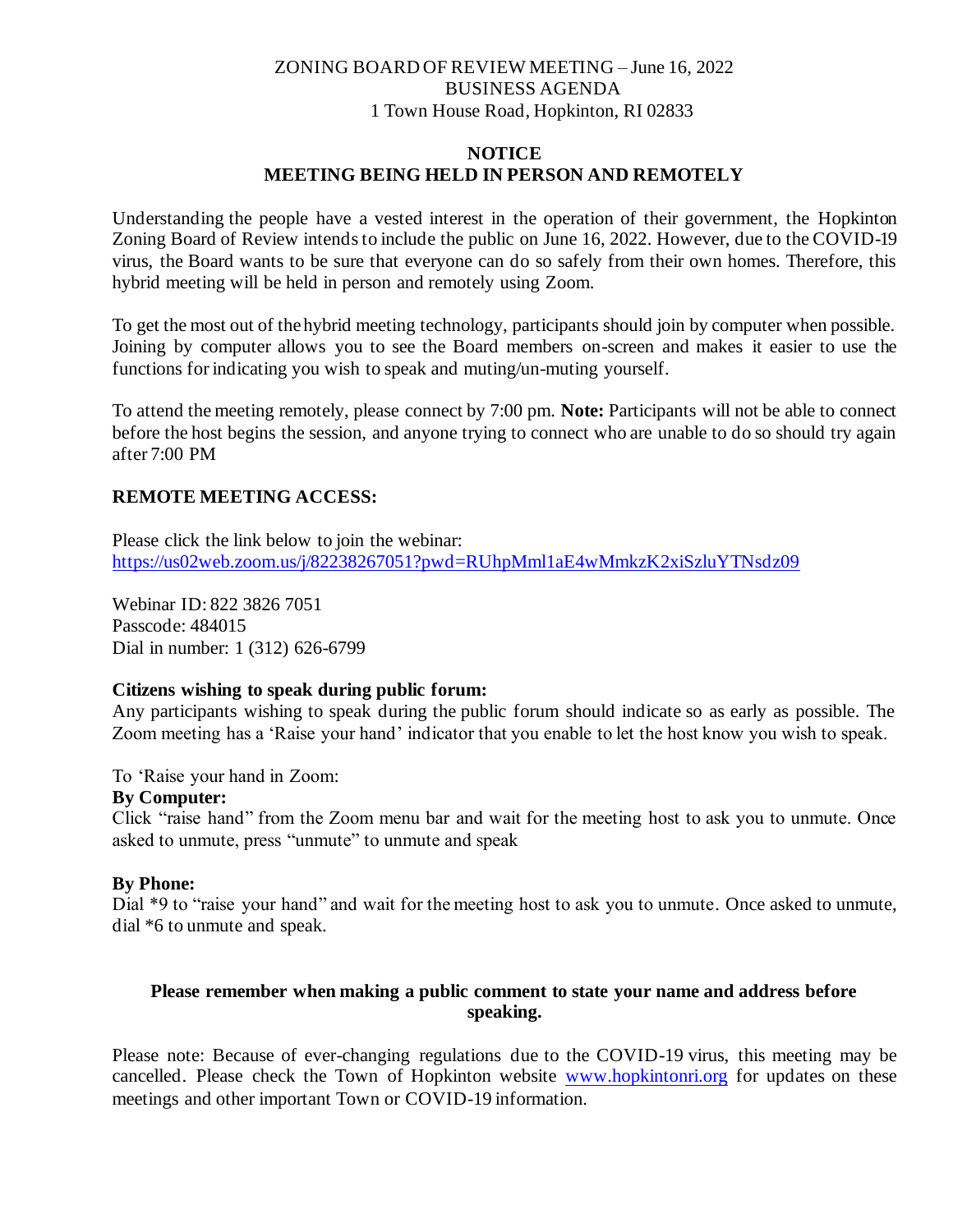7:00 P.M. Call to Order – Introduction - Moment of silent meditation and salute to the Flag.

Members present.

Members sitting as Board.

Petition I – Determine Completeness of application/consider waivers An application for an Aquifer Protection Permit to allow a woodshop, mill, and garden center. Petition filed by Woodland Ridge LLC, with a mailing address of 544 Dugway Bridge Rd, West Kingstown, RI 02982 for property owned by Woodland Ridge LLC located at 916 Main St, Hope Valley, RI 02832 and identified as AP 15 Lots 4, 5, and 6A, a commercial and manufacturing zones and filed in accordance with Appendix  $A - Z$ oning District Use Table, Use Categories # 521, 241, 596, a Primary Protection Zone – "A = Aquifer Protection Permit."

Applicant or representative present. Filing fees paid and notice posted. Discussion. Decision.

Petition II – Determine completeness of application/consider waivers (cont.)

A petition for a Dimensional Variance to request relief from front and side yard setbacks for construction of a new building compatible with current use. Petition filed by Jeffrey Duscha with mailing address of 109 Woodville Alton Road, Hope Valley RI 02832, for property owned by Jeffrey Duscha and Michele Hoyt located at 493 Main Street, Hopkinton RI 02833, and identified as AP 26 Lot 15, an RFR-80 Zone and filed in accordance with Section 9 of Chapter 134 of the Zoning Ordinances of the Town of Hopkinton, as amended.

Petition III – Determine Completeness of application/consider waivers (cont.)

A petition for a Special Use Permit to allow for construction of a new building and an expansion of the current use. Petition filed by Jeffrey Duscha with mailing address of 109 Woodville Alton Road, Hope Valley RI 02832, for property owned by Jeffrey Duscha and Michele Hoyt located at 493 Main Street, Hopkinton RI 02833, and identified as AP 26 Lot 15, an RFR-80 Zone and filed in accordance with Sections 8C and 10 of Chapter 134 of the Zoning Ordinances of the Town of Hopkinton, as amended.

Applicant or representative present. Filing fees paid and notice posted. Discussion. Decision.

#### Petition IV – Hearing (cont.)

An application for an Aquifer Protection Permit to allow a brewery of beer, wine, and distilled alcoholic beverages within the existing structure. Petition filed by Quinlan Enterprise, with a mailing address of 401 Main Street, Ashaway RI 02804, for property owned by Hopkinton Industrial Park LLC located at 15 Gray Lane, Ashaway, RI 02804, and identified as AP 4 Lot 12, a manufacturing zone and filed in accordance with Appendix A – Zoning District Use Table, Use Category #510, a Primary Protection Zone – "A = Aquifer Protection Permit."

Applicant or representative present. Filing fees paid and notice posted.